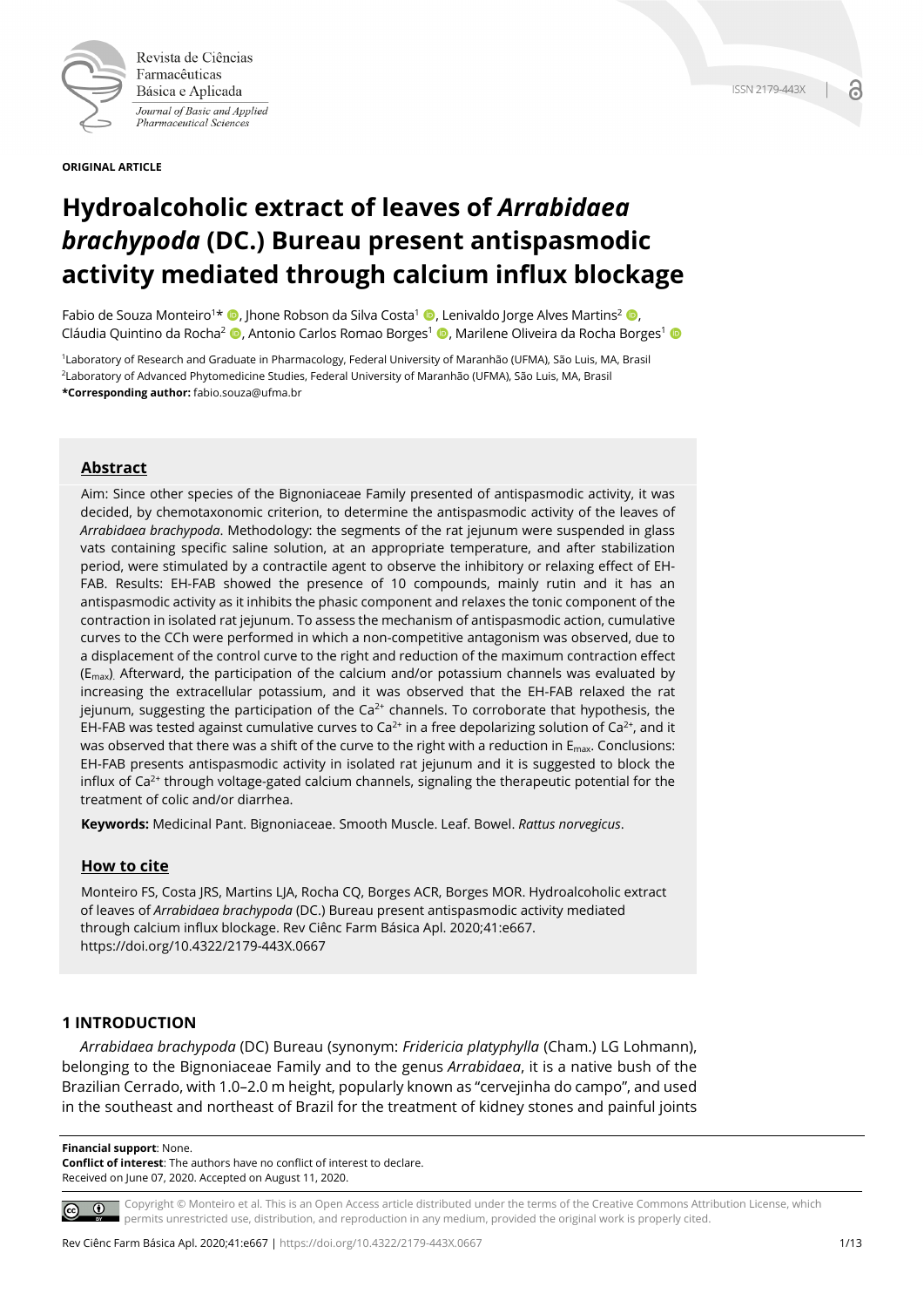(arthritis). This species has been studied from a chemical and pharmacological point of view (Yanagizawa & Maimoni-Rodella, 2007; Rocha et al., 2011 and 2014; Rodrigues et al., 2017; Serpeloni et al., 2020; Bertanha et al., 2020).

For example, the leaves of *A. brachypoda* showed the presence of flavonoids (cirsimaritine, cirsiliol, hispidulin and 3 ', 4'-dihydroxy-5,6,7-trimethoxyflavone) with antifungal activity (Alcerito et al., 2002; Patel & Patel, 2017); flavonols (arrabidoside A and B, rutin and isoquercitrin) with antioxidant, analgesic and anti-inflammatory potential (Garcia, 2008; Da Rocha, 2010, 2013), among other things. In addition, the literature highlights the obtaining of some patents with this species (Da Rocha et al., 2015a, b, c).

The pharmacological study of plants constitutes a field of new scientific knowledge and generators of wealth. In addition, it interests the Ministry of Health, as well as the National Health Surveillance Agency ("ANVISA"), to collect pharmacological information about the plants used in Brazil (Balbino & Dias, 2010; De Figueredo et al., 2014; Souza et al., 2016).

In order to contribute to the evaluation of the pharmacological potential of plants in Brazil and to propose new herbal medicines for popular uses with efficacy and safety (Resende et al., 2017), this study aimed to determine the antispasmodic activity of A. brachypoda, because, by the chemotaxonomic criterion, it was observed that other species of the Bignoniaceae presented this activity (Gharib et al., 2007; Cavalcante et al., 2008, 2010). In addition, typical plants of the Brazilian Cerrado, such as those of the genus *Arrabidaea*, are known to be valuable sources of bioactive compounds (Castro et al., 1999).

The antispasmodic activity is related to the ability of certain medications (extracts of plants, fractions, or isolated substances) to prevent or interrupt the painful and involuntary contraction (spasm) of the intestinal smooth muscle (Forster et al., 1980; Hani, 2014; Har & Croffie, 2017; Monteiro et al., 2018). To study that activity and its likely mechanism of action in intestinal smooth muscle, segments of isolated jejunum from rats can be used.

The preparation of isolated tissues is easy to handle and the presence or absence of the antispasmodic effect can be fully assessed. Smooth muscle is present in several hollow organs in the body systems of animals and humans controlling various physiological processes, such as intestinal peristalsis, among other things, whose deregulations are implicated in diseases such as, dysentery and intestinal colic (Webb, 2003; Kim et al., 2008; Sweeney & Hammers, 2018; Monteiro et al., 2020).

Thus, this work aims to contribute to the pharmacology of the Bignoniaceae family and as an alternative for obtaining herbal medicines accessible to the neediest population (Brandão et al., 2006; Shakya, 2016; Jamshidi-Kia et al., 2018). Therefore, the investigation of plants with antispasmodic activity is essential from a socio-economic point of view, and the investigation of the mechanism of action is one of the most interesting points of Pharmacology and may guide research in order to obtain drugs safely and effectively.

# **2. MATERIAL AND METHODS**

**2.1 Material**

# *2.1.1 Botanical material*

Samples of *A*. *brachypoda* leaves were collected in April 2016 at Sant'Ana da Serra farm in João Pinheiro, Minas Gerais, Brazil (Location: 17◦ 44'45" S, 46◦ 10'44" W). A voucher specimen  $(N<sup>o</sup>$ . 17935) was deposited at the Herbarium of the Federal University of Ouro Preto, Minas Gerais, Brazil. The plant was collected according to Brazilian laws concerning the protection of biodiversity (SISGEN n° A451DE4).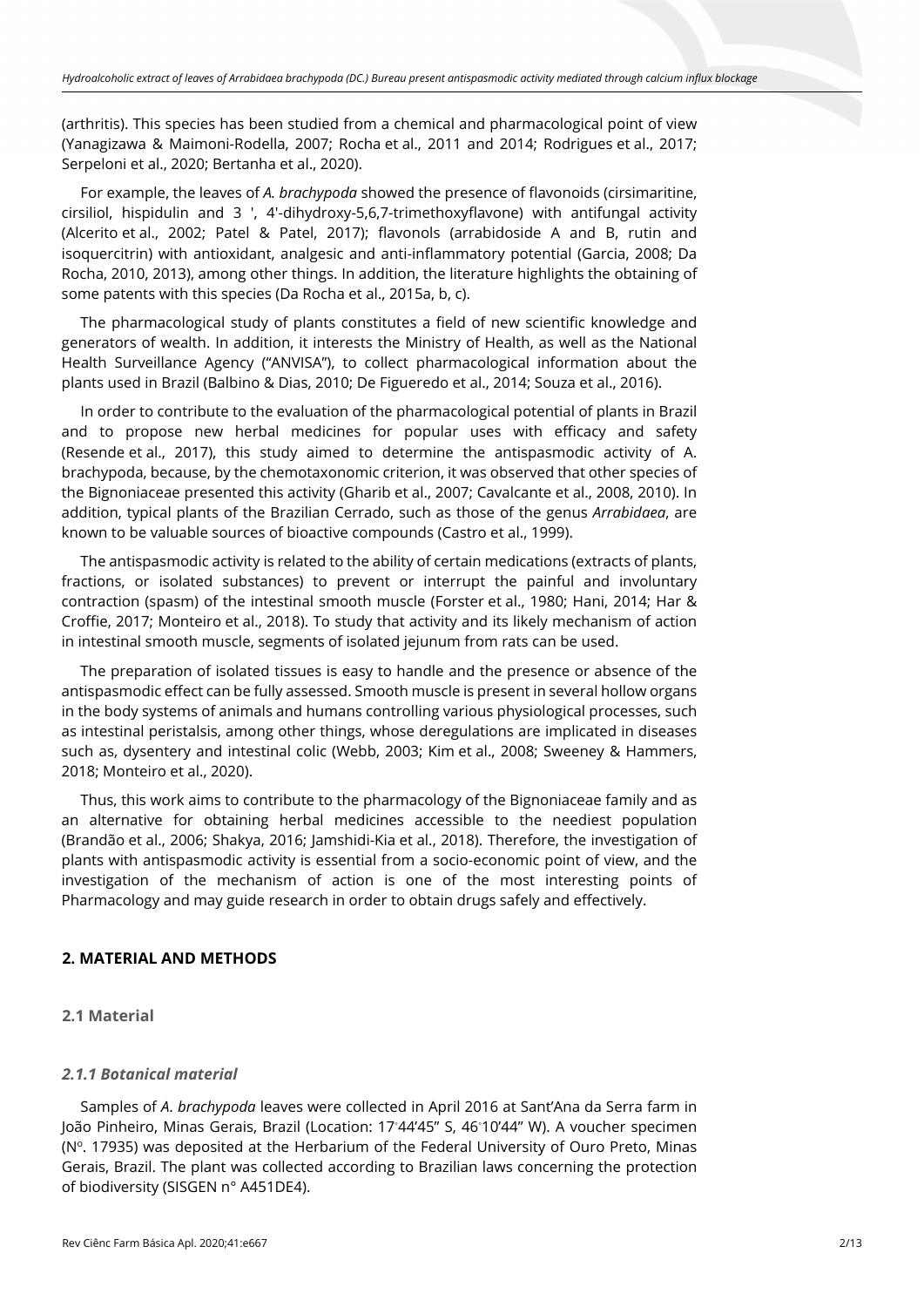#### *2.1.2 Animals*

Rats of the species *Rattus norvegicus* were used, Wistar lineage, adults, male, healthy at the clinical examination, approximately 80 days old (250 – 350 g), provided by Central Biotery of UFMA. The animals were kept in polyethylene cages, lined with xylan, with food and water ad libitum and under a 12-hour light / dark cycle, at a temperature of 22 °C. All procedures described in the present study were approved by the Animal Research Ethics Committee of UFMA, Brazil (process No. 23115.004440/2017-09).

## *2.1.3 Devices and drugs*

kymographs whose cylinders are used to register phasic contractions, using frontal registration isotonic levers (DTF, Brazil). Sensitive Isometric Transducer (Model nº: MLT0202, ADInstruments, Inc., Colorado Springs, CO) for measuring tension (0.0 and 25.0 g) coupled to Power Lab 8/35 data acquisition system (Model No PL3508/P, ADInstruments Pty Ltd, Castle Hill, Australia) which was connected to a computer. The drugs used to generate contractions were purchased from SigmaAldrich (St. Louis, MO, USA): Carbamylcholine chloride (Carbachol or CCh); Potassium chloride (KCl); Calcium chloride (CaCl<sub>2</sub>). All buffer salts were purchased from Vetec (Rio de Janeiro, RJ, Brazil): Normal Tyrode's Solution (mM): NaCl (135.0); KCl (5.0); CaCl<sub>2</sub> (2.0); MgCl<sub>2</sub> (1.0); NaHCO<sub>3</sub> (15.0); NaH<sub>2</sub>PO<sub>4</sub> (1.0); Glucose (11.1) (Udia et al., 2009). Depolarizing Tyrode's Solution (KCl, 70 mM; Ca<sup>2+</sup>-free): (mM): NaCl (65.0); KCl (70.0); CaCl<sub>2</sub> (2.0);  $MgCl<sub>2</sub>$  (1.0); NaHCO<sub>3</sub> (15.0); NaH<sub>2</sub>PO<sub>4</sub> (1.0); Glucose (11.1).

# **2.2 Method**

## *2.2.1 Preparation of crude extract*

The leaves were dried in an oven-controlled temperature of 60  $\degree$ C, then they were crushed with a knife mill equipped with mechanical stirring to obtain a fine powder (1.5 kg). The extraction was performed by means of exhaustive percolation using 70% v/v ethyl alcohol. After extraction, the evaporation of the solvent was carried out in a rotary evaporator with reduced pressure and maximum temperature of 40  $\degree$ C, and later lyophilized, obtaining about 20 g (yield of approximately 1.3%) of a concentrated hydroalcoholic extract, which was called EH-FAB (Da Rocha, 2013). This was solubilized in distilled water to a concentration of 10 mg/mL (stock solution), preserved at 0 °C and diluted in distilled water according to the need for each experimental protocol in the day of the experiment. EH-FAB concentrations were used in multiples of three, with the maximum concentration being 729 µg/mL since it is the maximum concentration used in experiments with isolated organs. When the observed effect was larger than 50% at 729 µg/mL, it was sought the concentration that would provide a 0% effect (Monteiro et al., 2018, 2020).

# *2.2.2 Analysis of hydroalcoholic extract of leaves of* **Arrabidaea brachypoda** *by FIA-ESI-IT-MSn*

The hydroalcoholic extract of *Arrabidaea brachypoda* was analyzed by a mass spectrometer LCQ Fleet, Thermo Scientific, equipped with apparatus for direct insertion of sample by flow injection analysis (FIA). The sample's ionization was made by electrospray (ESI) and the fragmentations in multiple stage (MS<sup>n</sup>) were performed in ion-trap (IT). Negative mode was used for analysis of first order and multiple stage mass spectra. Analysis conditions: capillary voltage of –4 V and –5 kV for spray, capillary temperature of 280 °C, carrier gas (N<sub>2</sub>) with flow of 60 units. Acquisition range of m/z 50-1000, with two or more events scans performed simultaneously in MS LCQ. The first event was a complete scan (full-scan) to get ions in acquisition range. Other events were the MS<sup>n</sup> experiment with collision induced dissociation energy between 20 and 35. The software Xcalibur software was used (Thermo Scientific®) for acquisition and data processing.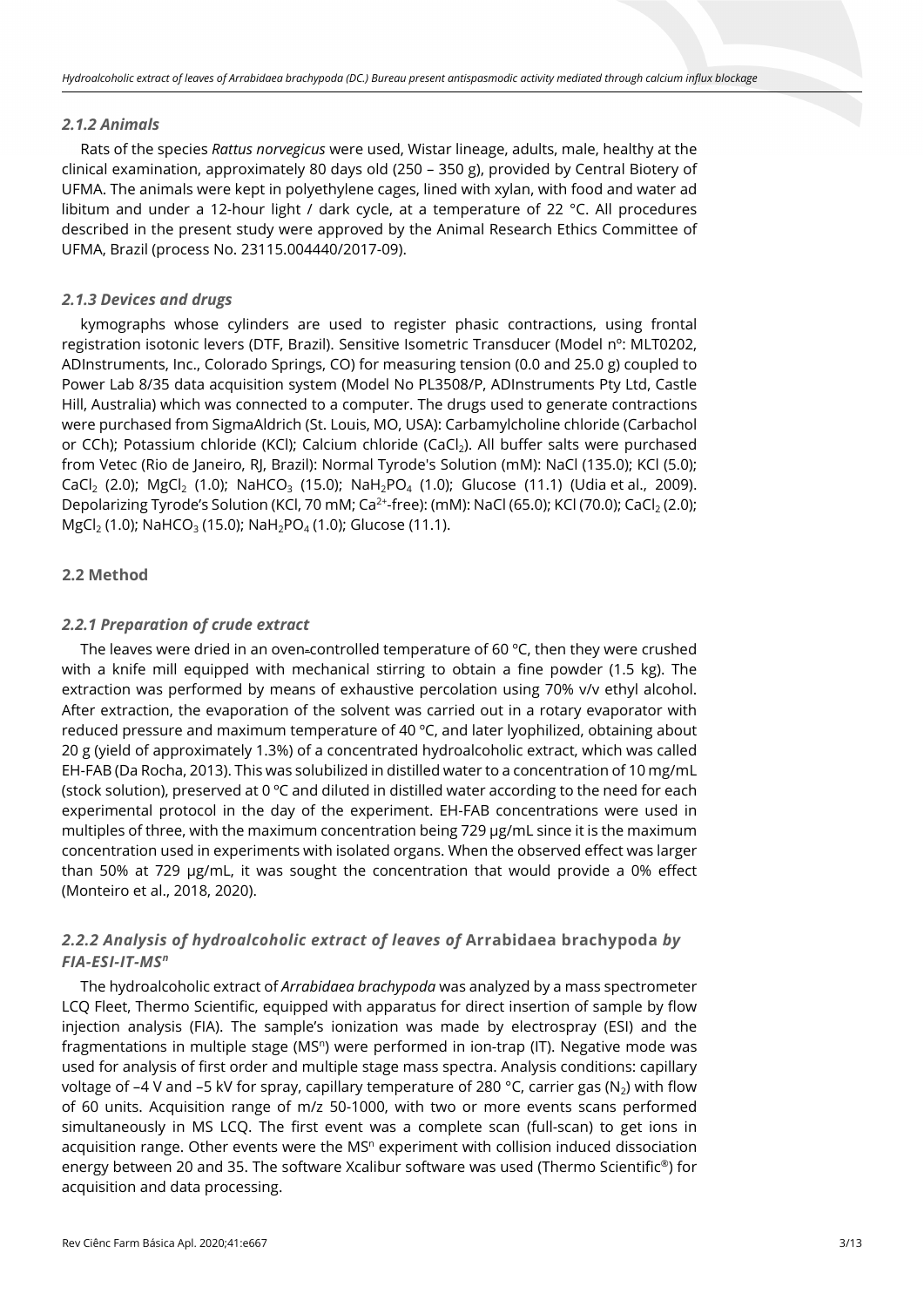#### *2.2.3 Investigation of the effect of EH-FAB in isolated rat jejunum*

All rats were euthanized with  $CO<sub>2</sub>$  gas following the principles of laboratory animal care based on the guidelines of the bioethics committee. The jejunum was isolated from rats that remained fasting for 18 h, with water at will. The isolated tissues were cleaned, under a Petri dish containing adequate nutrient solution and aerated with oxygen. After removing the fat, the tissue was sectioned (1.5 cm) and suspended in glass vats (05 or 10 mL) containing physiological solution, maintained at 37 ºC. According to each experimental protocol, the jejunum tissue remained under tension (1 g) for 30 or 60 min, with intervals of 15 min of washing with nutrient solution to avoid the interference of metabolites (Altura & Altura, 1970; Brito et al., 2018).

After the initial procedures, as described above, the jejunum segment is tensioned (30 min) by means of a frontal registration lever on a kymograph cylinder to assess the phase component of the contraction. Posteriorly, two curves of similar amplitudes were induced by carbachol (CCh)  $10^{-6}$  M in rat jejunum. In the presence of different concentrations of the EH-FAB extract, a third contraction was induced to assess the inhibitory effect. The concentration of EH-FAB that produced the maximum inhibitory effect ( $E_{max}$ ) was expressed as mean  $\pm$  S.E.M. In another experiment, the jejunum segment is tensioned (60 min) through force transducers assess the tonic component of contraction. Posteriorly, the tissue of rat jejunum was contracted by CCh 10<sup>-6</sup> M and when a stable contraction was attained (15-20 min), EH-FAB was cumulatively added. The relaxing effect induced by EH-FAB was expressed as the reverse percentage of the initial contraction force elicited by the agonist. The concentration of EH-FAB that produced the maximum relaxing effect ( $E_{max}$ ) was expressed as mean  $\pm$  S.E.M. (Monteiro et al., 2018).

# *2.2.4 Investigation of the antispasmodic mechanism of action of the EH-FAB*

#### *2.2.4.1 Determination of the type of antagonism of EH-FAB in isolated rat jejunum*

The jejunum was set up as described in item 2.2.2. The responses were recorded on a Kymograph paper through an isotonic frontal writing lever. After the stabilization during 30 min, two cumulative concentration-response curves were obtained by cumulatively adding CCh (10 $^9$  up until  $3 \times 10^{-5}$  M) in rat jejunum; then, in the absence of CCh, the EH-FAB (27, 81, 243 and 729 µg/mL) was incubated for 15 min in different tests and preparations. After that time, a new cumulative CCh response curve was displayed in the presence of the EH-FAB. The type of antagonism was evaluated by comparing the values of  $E_{\text{max}}$  of contraction in the absence (control) and in the presence of EH-FAB (Van Rossum, 1963; Ali et al., 2020).

# *2.2.4.2 Evaluation of the participation of calcium or potassium channels of EH-FAB in isolated rat jejunum*

The initial procedures were described in item 2.2.2. Posteriorly, the tissue of rat jejunum was contracted by KCl 75 mM and when a stable contraction was attained (15-20 min), EH-FAB was cumulatively added. The relaxing effect induced by EH-FAB was expressed as the reverse percentage of the initial contraction force elicited by the spasmogenic agent. The  $E_{\text{max}}$  of relaxation was expressed as mean ± S.E.M. (Hamilton & Weston, 1989).

In another experiment, the following experimental protocol was performed: the jejunum was mounted as described in item 2.2.2. The responses and the profile of the experimental protocol were recorded as described in item 2.2.3.1. After, the external calcium of the normal Tyrode's solution was eliminated with depolarizing Tyrode's solution (KCl, 70 mM;  $Ca<sup>2+</sup>$ -free). Two cumulative concentration-response curves of  $Ca<sup>2+</sup>$  were obtained by cumulatively adding CaCl<sub>2</sub> (3 x 10<sup>-8</sup> up until 3 x 10<sup>-5</sup> M) in the absence and presence of EH-FAB (27, 81 and 243  $\mu$ g/mL), which were added to the bath 10 min before the addition of Ca<sup>2+</sup>. This curve was compared with those obtained in the absence of EH-FAB and the results were expressed as a percentage of the maximal response to CaCl<sub>2</sub> alone (Van Rossum, 1963; Ali et al., 2020).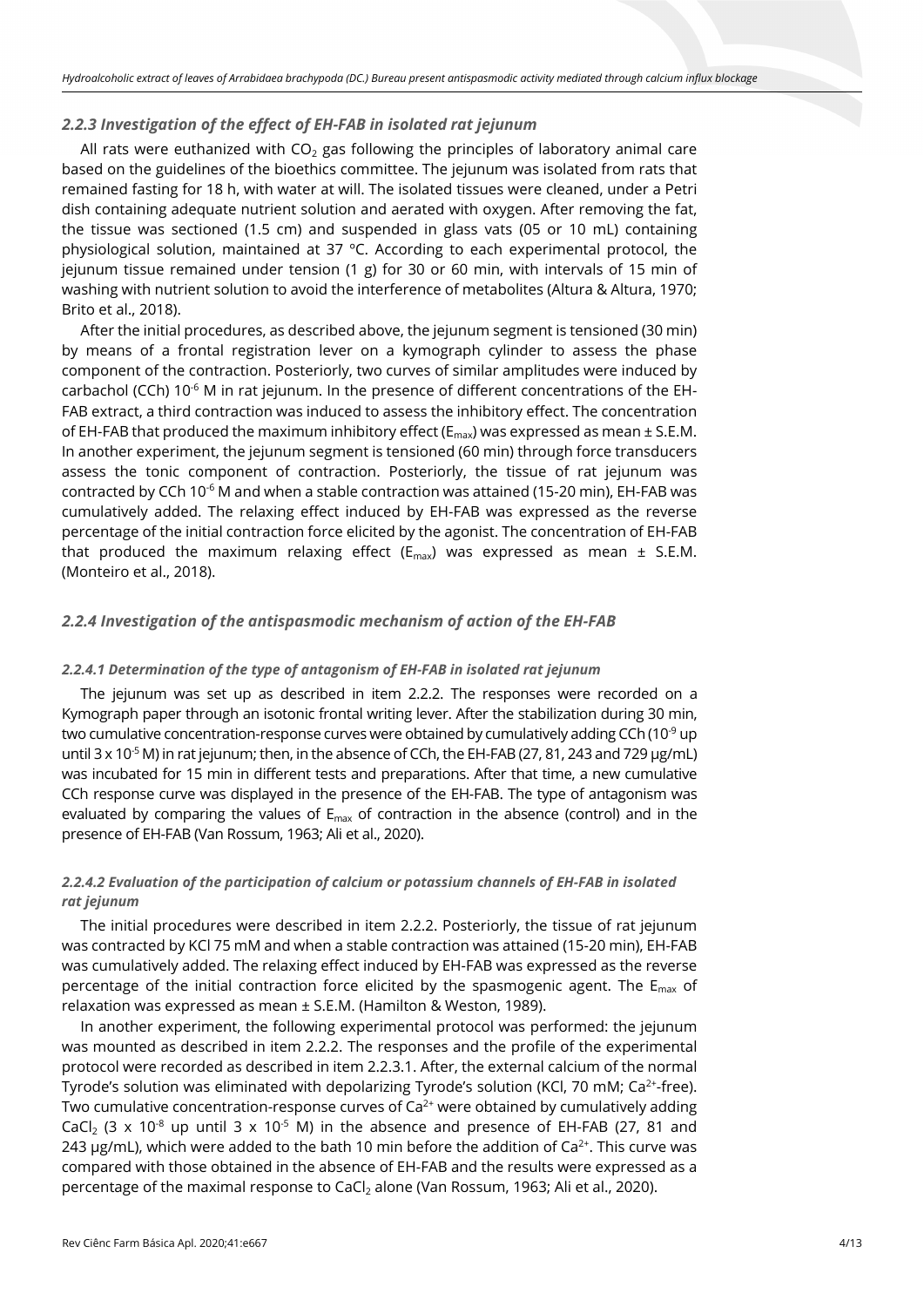# *2.2.5 Statistical analysis*

All the results obtained were expressed as a percentage of the mean  $\pm$  standard error of the mean (S.E.M.) and analyzed statistically using the "t" test or analysis of variance (ANOVA) "one-way" followed by the Bonferroni test, where *P* values less than 0.05 were considered significant. The values of  $E_{\text{max}}$  were calculated by non-linear regression for all experiments performed (Jenkinson et al., 1995; Arifin & Zahiruddin, 2017). All data were analyzed using the Graphpad Prism**(** program version 5.01 (Graphpad Software Inc., San Diego CA, USA).

# **3. RESULTS**

## **3.1 Chemical characterization of EH-FAB**

The chemical characterization of EH-FAB, obtained by FIA-ESI-IT/MS showed the presence of important metabolites, such as flavonoids. It was possible to identify 10 of these components, mainly rutin (Figure 1 and Table 1).



**Fig. 1**: Typical direct flow injection analysis FIA-ESI-IT-MS fingerprint spectra obtained in negative ion mode of the 70% EtOH from the leaves of *Arrabidaea brachypoda.*

**Table 1.** Identification of compounds in *Arrabidaea brachypoda* by FIA-ESI-IT / MSn

| Compound                            | Fórmula molecular<br>(Weigth Molecular) | $[M-H]$ | MS <sup>n</sup>                                                                                                              |
|-------------------------------------|-----------------------------------------|---------|------------------------------------------------------------------------------------------------------------------------------|
| Apigenin                            | $C_{15}H_{10}O_5$ (270)                 | 269     | $151 = [M-11 18-H]$                                                                                                          |
| Luteolin                            | $C_{15}H_{10}O_6$ (286)                 | 285     | $267 = [M-18-H]$ , 243 = $[M-42-H]$                                                                                          |
| Hispidulin                          | $C_{16}H_{12}O_6$ (300)                 | 299     | $284 = [M-15-H]$ , 117= $[M-15-167-H]$                                                                                       |
| Cirsiliol                           | $C_{17}H_{14}O_7$ (330)                 | 329     | $314 = [M-15-H]$                                                                                                             |
| 7-metoxipigenina-6-C-hexose         | $C_{22}H_{22}O_{10}$ (446)              | 445     | $401 = [M-44-H]$ , $269 = [M-132-H]$ .                                                                                       |
| 7-methoxyluteolin-6-C-hexose        | $C_{22}H_{22}O_{11}$ (462)              | 461     | $443 = [M-18-H]$ ; 371 = $[M-90-H]$ 341 = $[M-120-H]$<br>$H$ ] 313 = [M-120-28-H], 298 = [M-120-28-15-H]                     |
| Isoquercitrin                       | $C_{21}H_{20}O_{12}$ (464)              | 463     | $445 = [M-132-H]$ 301 = [M-132-H]                                                                                            |
| Apigenin-6-C-hexose, 8-C-<br>hexose | $C_{27}H_{30}O_{15}$ (594)              | 593     | $575 = [M-18-H]$ , $503 = [M-90-H]$ , $473 = [M-120-H]$<br>H <sub>1</sub> ,383 = [M-120-90-H <sub>1</sub> ,485 = [M-90-18-H] |
| Rutin                               | $C_{27}H_{30}O_{16}$ (610)              | 609     | $463 = [M-146-H]$ 301=[ M-146-162-H]                                                                                         |
| Arrabidoside A                      | $C_{37}H_{40}O_{19}$ (786)              | 785     | $609 = [M-176-H]$ ; 301 = $[M-308-H]$                                                                                        |

**3.2 Investigation of the effect of EH-FAB in isolated rat jejunum**

EH-FAB inhibit phasic contractions induced by CCh 10<sup>-6</sup> M ( $E_{max}$  = 100%) in isolated rat jejunum (Figure 2). In addition, EH-FAB relax rat jejunum pre-contracted by CCh 10<sup>-6</sup> M of manner concentration-dependent ( $E_{max}$  = 90.8 ± 5.7%) (Figure 3).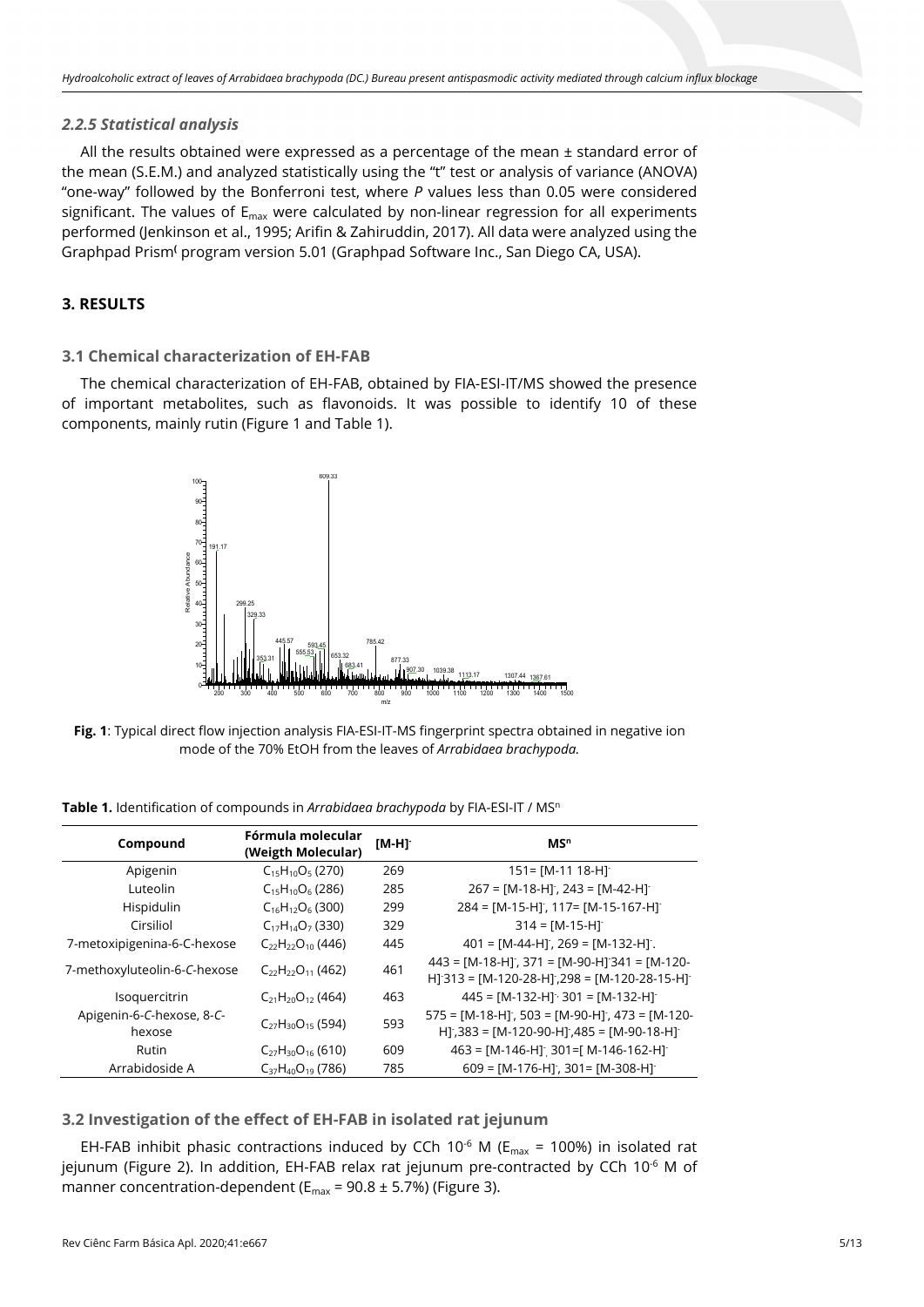

Fig. 2. Effect of EH-FAB against phasic contractions induced by CCh 10<sup>-6</sup> M in isolated rat jejunum. The vertical columns and bars represent the mean and standard error of the mean of three *experiments*, respectively. Oneway ANOVA followed by Bonferroni's post-test, \*\*\*  $p < 0.001$  (control vs. EH-FAB), (n = 4).



**Fig. 3.** Effect of EH-FAB against tonic contractions induced by CCh 10<sup>-6</sup> M in isolated rat jejunum. The symbols and vertical bars represent the percentage of the average and the e.p.m., respectively,  $(n = 3)$ .

## **3.3 Investigation of the antispasmodic mechanism of action of the EH-FAB**

#### *3.3.1 Determination of the type of antagonism of EH-FAB in isolated rat jejunum*

EH-FAB (27, 81, 243 and 729 µg/mL) antagonized the cumulative concentration-response curves to CCh (10<sup>-9</sup> to 3 x 10<sup>-5</sup> M), shifting it to the right and reducing  $E_{\text{max}}$  (100%) of the CCh to 80.2 ± 6.9; 62.9 ± 9.8; 19.9 ± 4.8 and 3.0 ± 1.4% (Figure 4).



**Fig. 4.** Effect of EH-FAB against cumulative CCh contractions in isolated rat jejunum. The symbols represent the mean and standard error of the mean, respectively. One-way ANOVA followed by the Bonferroni post-test, \*\* *p* < 0.01 and \*\*\* *p* <0.001, (n = 5).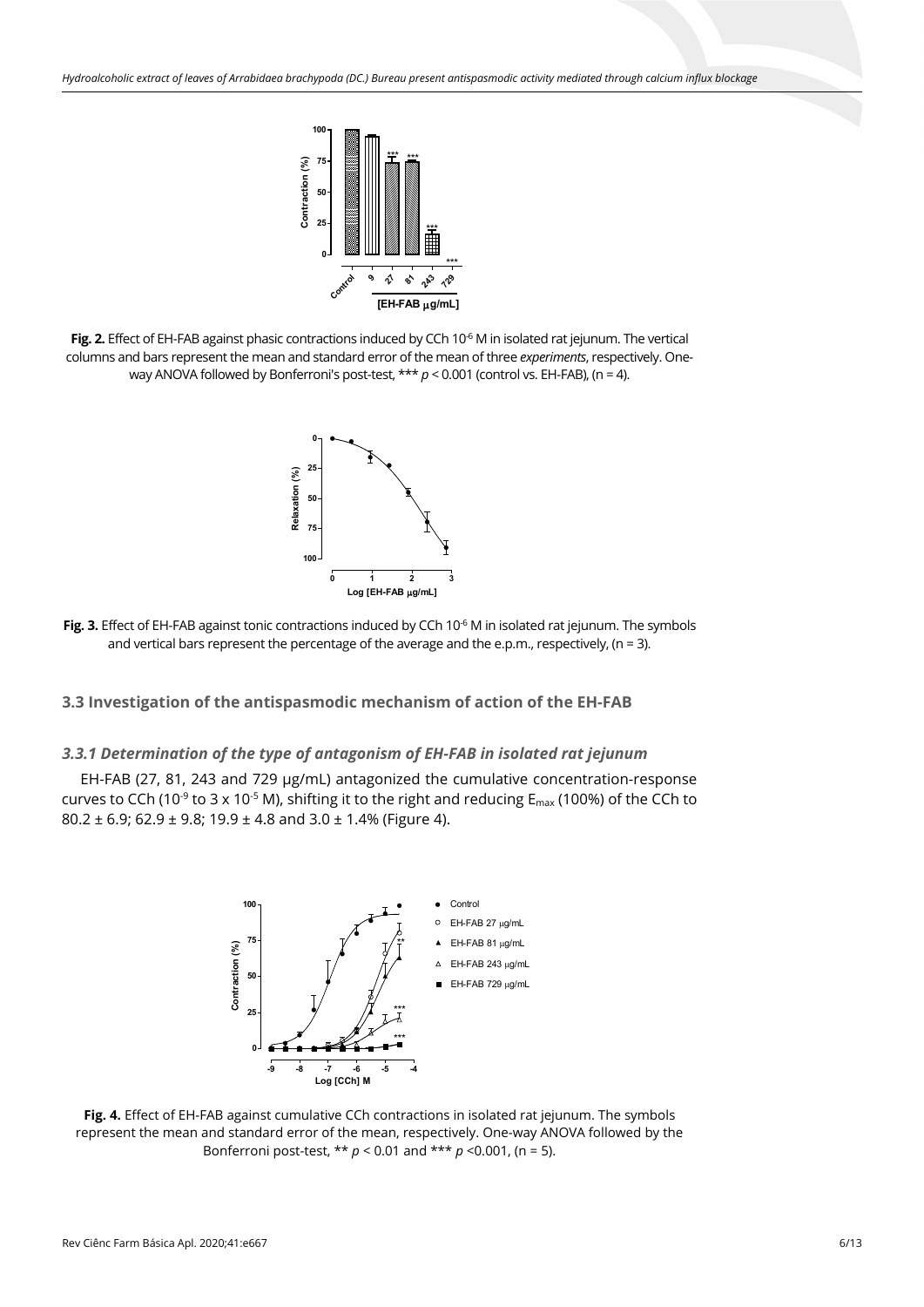# *3.3.2 Evaluation of the participation of calcium or potassium channels of EH-FAB in isolated rat jejunum*

EH-FAB (1, 3, 9, 27, 81, 243 and 729 µg/mL) relaxes the rat jejunum pre-contracted by KCl 75 mM in a concentration-dependent manner ( $E_{max}$  = 82.5 ± 3.8%) (Figure 5). In addition, EH-FAB (27, 81, 243 and 729 µg/mL) antagonized the cumulative concentration-response curves to CaCl<sub>2</sub> (3 x 10<sup>-8</sup> to 3 x 10<sup>-5</sup> M), shifting it to the right and with a reduction in the  $E_{\text{max}}$  (100%) of the CCh to 80.2  $\pm$  6.9; 62.9  $\pm$  9.8; 19.9  $\pm$  4.8 and 3.0  $\pm$  1.4% (Figure 6).



**Fig. 5.** Effect of EH-FAB against tonic contractions induced by KCl 75 mM in isolated rat jejunum. The symbols and vertical bars represent the percentage of the average and the e.p.m., respectively; ( $n = 3$ ).



Fig. 6. Effect of EH-FAB on isolated rat jejunum contractile response to CaCl<sub>2</sub>. Symbols and vertical lines indicate means ± SEM, respectively. One-way ANOVA followed by Bonferroni's test (Control vs EHF-SC),  $***p < 0.001$ ; (n = 3).

#### **4. DISCUSSION**

The chemical and pharmacological study of the hydroalcoholic extract of the species *Arrabidaea brachypoda* (EH-FAB) is presented in this study. Chemical characterization is important to know which secondary metabolites are present in a given species since chemical compounds can undergo quantitative or qualitative variations influenced by the main factors: environmental, ontogenetic, and hereditary (Kyriacou et al., 2019).

Therefore, it was possible to demonstrate that the EH-FAB showed the presence mainly of flavonoids (Figure 1 and Table 1). Although the role of secondary metabolites is to defend the plant, they are extremely important for human health. Flavonoids, for example, can play an important role in preventing gastrointestinal disorders such as diarrhea and colic (Oteiza et al., 2018). In addition, many medicinal plants containing flavonoids show antispasmodic activity (Sadraei et al., 2018).

The antispasmodic activity can be investigated through simple experiments using isolated tissues of intestinal smooth muscle such as rat jejunum. In addition, it is possible to investigate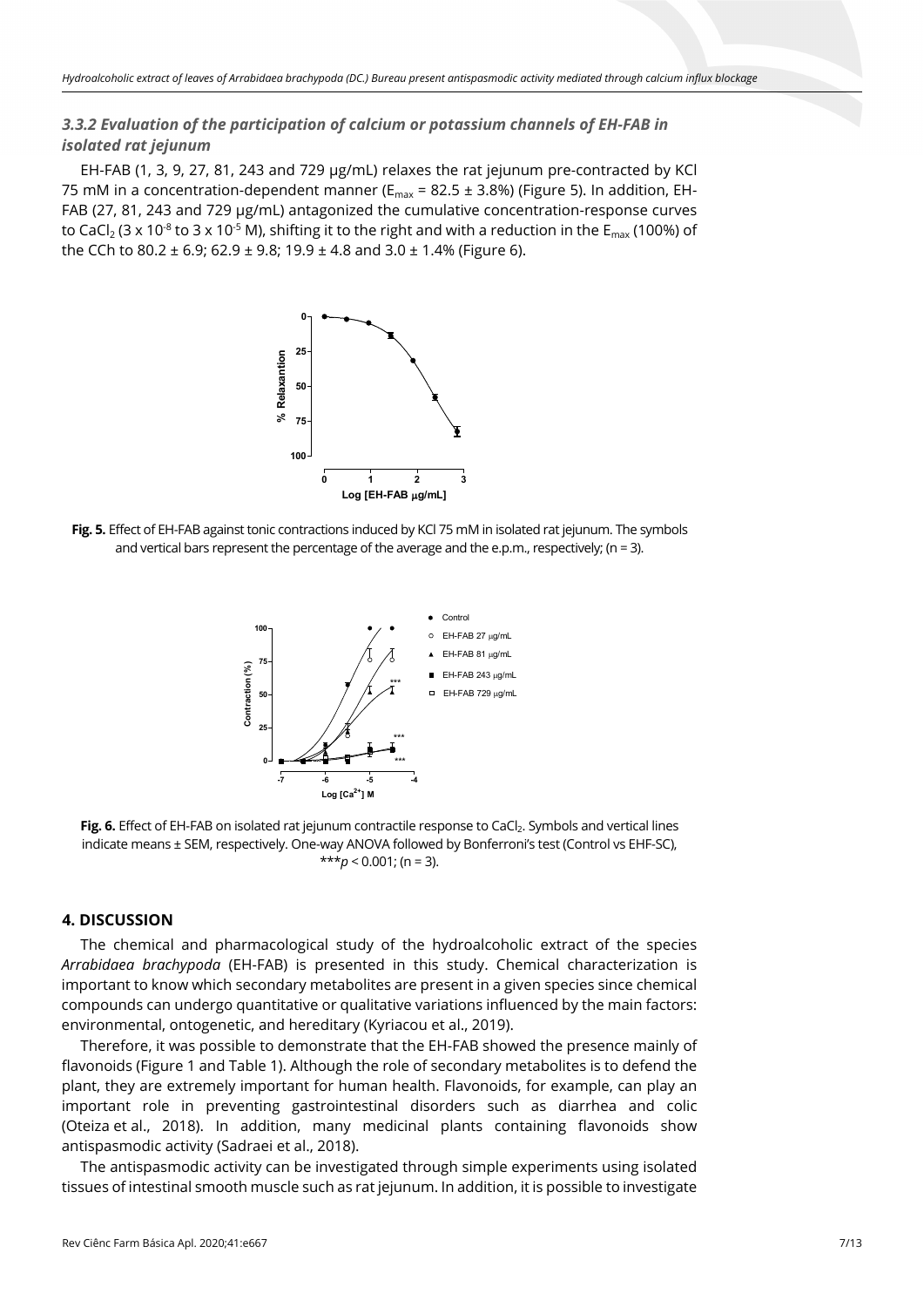the mechanism of action antispasmodic at a functional level. The contraction in the smooth muscle of the intestine in response to various agents is often composed of two phases: phasic, fast, and unsustainable component followed by a tonic, slow, and sustained component. The mechanism responsible for the phasic component is related to the activation of a metabotropic receptor coupled to protein G. On the other hand, the tonic component is mainly mediated by calcium influx through voltage-dependent calcium channels ( $Ca<sub>v</sub>$ ) (Bolton, 1979; van Breemen & Saida, 1989; Murthy, 2006; Sakamoto et al., 2007; Qin et al., 2017).

It was observed that EH-FAB has an effect on both phasic and tonic component of CCh-induced contraction, in other words, it inhibited contraction and relaxed the isolated rat jejunum, respectively, in a significant and concentration-dependent manner (Figures 2 and 3). In the literature, it is observed that atropine, have antispasmodic activity because they inhibit competitively muscarinic metabotropic M<sub>3</sub> type receptors (Melchiorre et al., 1987; Montgomery et al., 2016).

In isolated rat jejunum the  $M<sub>3</sub>$  type metabotropic receptors are primarily responsible for the component phasic of the contraction (Suguro et al., 2010). Then the following came up question: would the EH-FAB be acting by competitive antagonism in isolated rat jejunum? To answer this question, it was decided to investigate which type of antagonism the EH-FAB acts. The result shows, at a functional level, non-competitive antagonism (Figure 4).

The non-competitive antagonism can be explained by the blocking of  $Ca<sub>v</sub>$  or by activating the potassium channels, which are present in the plasma membrane of intestinal smooth muscle. The activation of the Ca<sub>v</sub> is responsible for the sustained tonic component of the contraction, while the regulation of the contractile process is performed through the activation of the potassium channels (Bolton et al., 1981; Thorneloe & Nelson 2005; Mehmood et al., 2015).

The evaluation of the participation of the Ca<sub>v</sub> or the potassium channel in the relaxing action mechanism of the EH-FAB can be done by analyzing Figure 5, where, it can be seen that the EH-FAB significantly relaxes the rat jejunum when pre-contracted by high concentrations of extracellular potassium (electromechanical coupling). As the main mechanism by which KCl induces contraction is the opening of the Ca<sub>v</sub> by depolarization of the membrane (Long et al., 2005; Ratz et al., 2005; Hou et al., 2020), the Ca<sub>v</sub> block hypothesis is accepted to explain the mechanism of action of EH-FAB in rat jejunum. To corroborate this hypothesis, Figure 6 shows that the EH-FAB shifts the CaCl<sub>2</sub> curve to the right, with a reduction in the maximum effect, characteristic of  $Ca<sub>V</sub>$  inhibition of calcium influx.

The same suggestion of blocking calcium influx through the Ca<sub>v</sub> was observed with *Arrabidaea chica* in the smooth muscle of arteries (Cartagenes et al., 2014). In addition, the effect reported for *A. chica* and now *A. brachypoda* may be due to the flavonoids present in the phytochemical composition of these two species (Takemura et al., 1995; Alcerito et al., 2002; Siraichi et al., 2013), since the literature shows some plants with flavonoids promoting the blockage of Ca<sup>2+</sup> influx by Ca<sub>V</sub> (Ghayur et al., 2006; Chen et al., 2009; Carvalho Correia et al., 2013; Basir, 2017; Patel & Patel, 2017).

The present study investigated the effect of the hydroalcoholic extract of the leaves of *A. Brachypoda* (EH-FAB) on isolated rat jejunum. The results obtained indicate that EH-FAB has antispasmodic activity by inhibiting  $Ca^{2+}$  influx through Ca<sub>y</sub>. As a perspective, it will be used the (±)-Bay K8644 agonist to investigate voltage-sensitive calcium channels (Vissiennon et al., 2007; Kumar et al., 2019). Therefore, with the data presented here, a great contribution is made to the pharmacology of the genus *Arrabidaea*. Although more studies need to be carried out to better characterize the antispasmodic activity presented by EH-FAB, this study contributed to show the potential of crude leaf extract in the development of bioproducts to treat disorders of contractility of the smooth muscle of the intestine.

## **ACKNOWLEDGEMENTS**

This work was financed by donations from the Federal University of Maranhão and the Foundation for the Support of Research and Scientific and Technological Development of Maranhão (FAPEMA).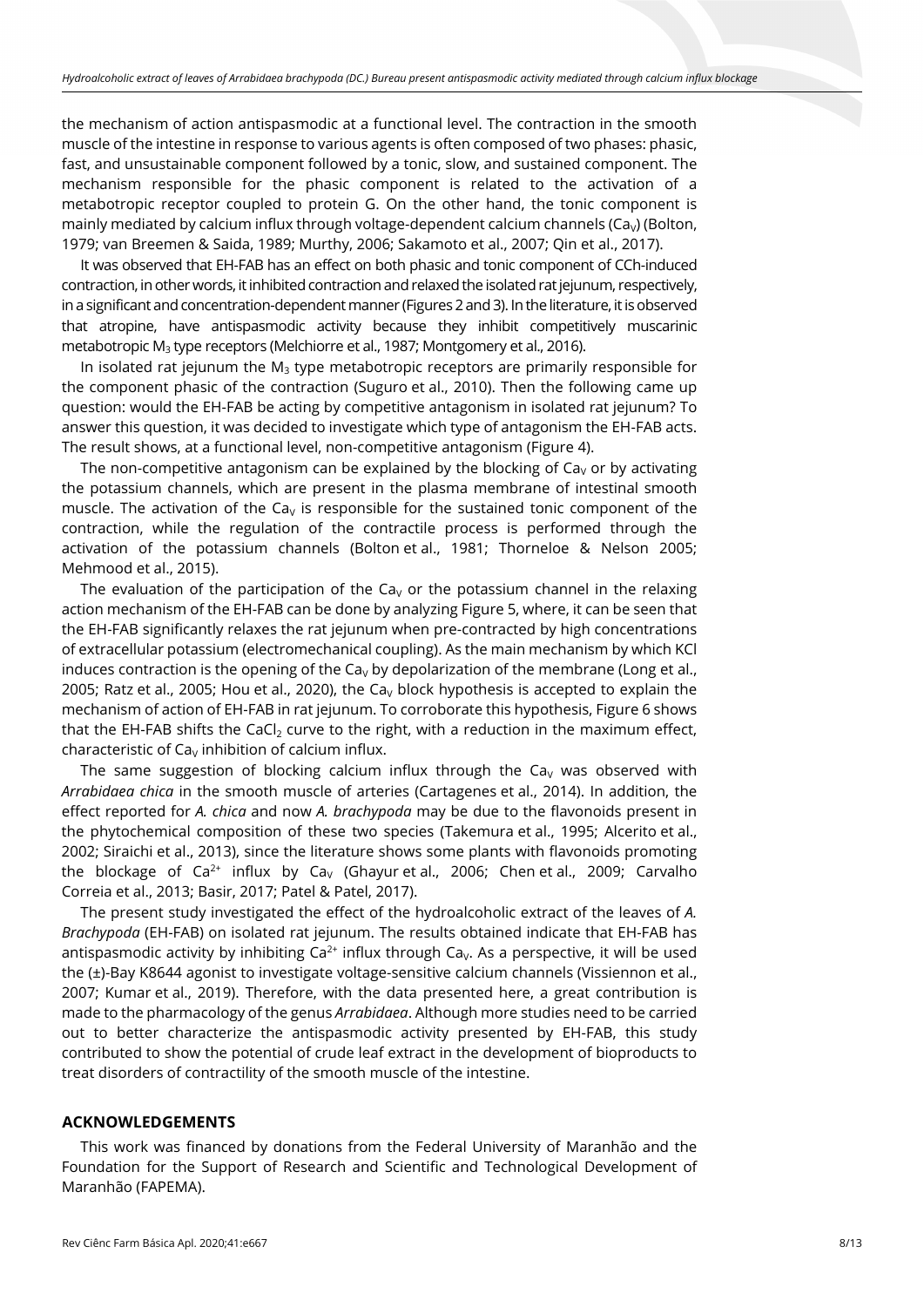# **REFERENCES**

- Alcerito T, Barbo FE, Negri G, Santos DYAC, Meda CI, Young MCM, Chávez D, Blatt CTT. Foliar epicuticular wax of *Arrabidaea brachypoda*: flavonoids and antifungal activity. Biochem Syst Ecol. 2002;30(7):677-83. [http://dx.doi.org/10.1016/S0305-1978\(01\)00149-1.](https://doi.org/10.1016/S0305-1978(01)00149-1)
- Ali MZ, Mehmood MH, Saleem M, Gilani AH. The use of *Euphorbia hirta* L. (Euphorbiaceae) in diarrhea and constipation involves calcium antagonism and cholinergic mechanisms. BMC Complement Med Ther. 2020;20(1):1-16[. http://dx.doi.org/10.1186/s12906-019-2793-0.](https://doi.org/10.1186/s12906-019-2793-0) [PMid:32020867.](https://www.ncbi.nlm.nih.gov/entrez/query.fcgi?cmd=Retrieve&db=PubMed&list_uids=32020867&dopt=Abstract)
- Altura BM, Altura BT. Differential effects of substrate depletion on drug-induced contractions of rabbit aorta. Am J Physiol. 1970;219(6):1698-705[. http://dx.doi.org/10.1152/ajplegacy.1970.219.6.1698](https://doi.org/10.1152/ajplegacy.1970.219.6.1698)[.](https://www.ncbi.nlm.nih.gov/entrez/query.fcgi?cmd=Retrieve&db=PubMed&list_uids=4320911&dopt=Abstract) [PMid:4320911.](https://www.ncbi.nlm.nih.gov/entrez/query.fcgi?cmd=Retrieve&db=PubMed&list_uids=4320911&dopt=Abstract)
- Arifin WN, Zahiruddin WM. Sample size calculation in animal studies using resource equation approach. Malays J Med Sci. 2017;24(5):101-5[. http://dx.doi.org/10.21315/mjms2017.24.5.11.](https://doi.org/10.21315/mjms2017.24.5.11) [PMid:29386977.](https://www.ncbi.nlm.nih.gov/entrez/query.fcgi?cmd=Retrieve&db=PubMed&list_uids=29386977&dopt=Abstract)
- Balbino EE, Dias MF. Farmacovigilância: um passo em direção ao uso racional de plantas medicinais e fitoterápicos. Rev Bras Farmacogn. 2010;20(6):992-1000. [http://dx.doi.org/10.1590/S0102-](https://doi.org/10.1590/S0102-695X2010005000031) [695X2010005000031.](https://doi.org/10.1590/S0102-695X2010005000031)
- Basir SF. Mechanism of flavonoids action in smooth muscle relaxation. World J Pharm Pharm Sci. 2017;6:514-50. [http://dx.doi.org/10.20959/wjpps20179-9992.](https://doi.org/10.20959/wjpps20179-9992)
- Bertanha CS, Gimenez VM, Furtado RA, Tavares D, Cunha W, Andrade e Silva M, Januario A, Borges A, Kawano D, Parreira R, Pauletti PM. Isolation, in vitro and in silico Evaluation of Phenylethanoid Glycoside from *Arrabidaea brachypoda* as Lipoxygenase Inhibitor. J Braz Chem Soc. 2020;31(4):849- 55. [http://dx.doi.org/10.21577/0103-5053.20190248.](https://doi.org/10.21577/0103-5053.20190248)
- Bolton TB, Clark JP, Kitamura K, Lang RJ. Evidence that histamine and carbachol may open the same ion channels in longitudinal smooth muscle of guinea‐pig ileum. J Physiol. 1981;320(1):363-79. [http://dx.doi.org/10.1113/jphysiol.1981.sp013955.](https://doi.org/10.1113/jphysiol.1981.sp013955) [PMid:6275077.](https://www.ncbi.nlm.nih.gov/entrez/query.fcgi?cmd=Retrieve&db=PubMed&list_uids=6275077&dopt=Abstract)
- Bolton TB. Mechanisms of action of transmitters and other substances on smooth muscle. Physiol Rev. 1979;59(3):606-718[. http://dx.doi.org/10.1152/physrev.1979.59.3.606.](https://doi.org/10.1152/physrev.1979.59.3.606) [PMid:37533.](https://www.ncbi.nlm.nih.gov/entrez/query.fcgi?cmd=Retrieve&db=PubMed&list_uids=37533&dopt=Abstract)
- Brandão MGL, Cosenza GP, Moreira RA, Monte-Mor RLM. Medicinal plants and other botanical products from the Brazilian Official Pharmacopoeia. Rev Bras Farmacogn. 2006;16(3):408-20. [http://dx.doi.org/10.1590/S0102-695X2006000300020.](https://doi.org/10.1590/S0102-695X2006000300020)
- Brito AF, Silva AS, Souza AA, Ferreira PB, Souza ILL, Araujo LCC, Félix GS, Sampaio RS, Silva MCC, Tavares RL, Pereira RA, Miranda M No, Silva BA. Aortic Response to Strength Training and *Spirulina platensis* Dependent on Nitric Oxide and Antioxidants. Front Physiol. 2018;2018(October):9. http://dx.doi.org/10.3389/fphys.2018.01522.
- Cartagenes MS, Lima NF, França LG, Pessoa DLR, Amaral FMM, Abreu IC, Silva SN, Borges MOR, Medeiros IA. Avaliação da atividade anti-hipertensiva do extrato de *Arrabidaea chica* Verlot em ratos espontaneamente hipertensos. Rev Cienc Salud. 2014;16(2):98-105.
- Carvalho Correia AC, Ciberio L, Souza Monteiro F, Oliveira GA, Santos RF, Nascimento RJB, Camara CA, Agra MF, Silva TMS, Silva BA. Aerial parts of *Solanum agrarium* Sendtn. (Solanaceae) present the flavonoid myricetin 3, 7, 3 trimethyl ether and antispasmodic effect on guinea-pig ileum by blockade of voltage-gated calcium channels. J Med Plant Res [Internet]. 2013 [cited 2020 June 07];7(31): 2293-2299. Available from: https://academicjournals.org/journal/JMPR/articleabstract/AC061FE27899
- Castro AAJF, Martins FR, Tamashiro JY, Shepherd GJ. How rich is the flora of Brazilian cerrados? Ann Mo Bot Gard. 1999;86(1):192-224[. http://dx.doi.org/10.2307/2666220.](https://doi.org/10.2307/2666220)
- Cavalcante FA, Silva JLV, Carvalho VMN, Camara CA, Silva TMS, Pinto ÂC, Vargas MD, Silva BA. Spasmolytic activity of lapachol and its derivatives, α and β-lapachone, on the guinea-pig ileum involves blockade of voltage-gated calcium channels. Rev Bras Farmacogn. 2008;18(2):183-9. [http://dx.doi.org/10.1590/S0102-695X2008000200007.](https://doi.org/10.1590/S0102-695X2008000200007)
- Cavalcante FA, Monteiro FDS, Martins IRR, Barbosa TP, Camara CA, Pinto AC, Vargas MD, da Silva BA. Synthetic lapachol derivatives relax guinea-pig ileum by blockade of the voltage-gated calcium channels. Z Naturforsch C. 2010;65(9-10):627-36. [http://dx.doi.org/10.1515/znc-2010-9-1016.](https://doi.org/10.1515/znc-2010-9-1016) [PMid:21138067.](https://www.ncbi.nlm.nih.gov/entrez/query.fcgi?cmd=Retrieve&db=PubMed&list_uids=21138067&dopt=Abstract)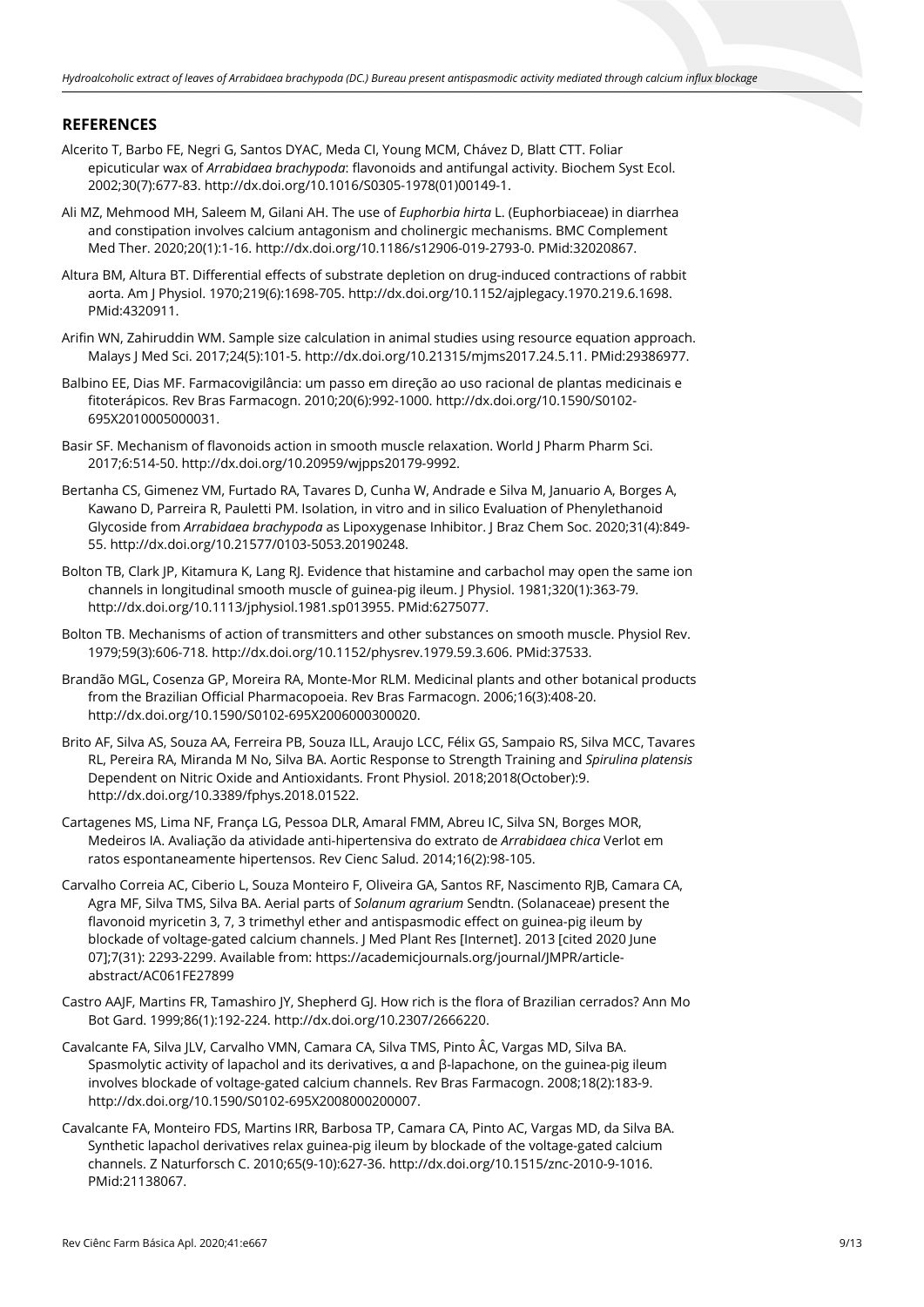- Chen G, Zhu L, Liu Y, Zhou Q, Chen H, Yang J. Isoliquiritigenin, a flavonoid from licorice, plays a dual role in regulating gastrointestinal motility in vitro and in vivo. Phytother Res. 2009;23(4):498-506. [http://dx.doi.org/10.1002/ptr.2660.](https://doi.org/10.1002/ptr.2660) [PMid:19067384.](https://www.ncbi.nlm.nih.gov/entrez/query.fcgi?cmd=Retrieve&db=PubMed&list_uids=19067384&dopt=Abstract)
- Da Rocha CQ. Estudo fitoquímico, avaliação da atividade analgésica e antiinflamatória de extratos e substâncias isoladas de *Arrabidaea brachypoda* (DC.) Bureau (Bignoniaceae) [dissertação]. Alfenas: UNIFAL; 2010. [cited 2020 June 07]. Available from: https://bdtd.unifalmg.edu.br:8443/handle/tede/390
- Da Rocha CQ. Extratos padronizados para o tratamento de doenças crônicas: *Arrabidaea* spp. [tese]. Araraquara: UNESP; 2013. [cited 2020 June 07]. Available from: https://repositorio.unesp.br/handle/11449/108492
- Da Rocha CQ, Vilegas W, Queiroz EF, Wolfender JL, Marcourt L, inventores. Spiandorello FM, procurador. Método de obtenção de compostos a partir de extratos da *Arrabidaea brachypoda*, compostos e composições farmacêuticas compreendendo os mesmos. BR Patente 102013031925-2 A2. 06 de outubro de 2015a.
- Da Rocha CQ, Vilegas W, Queiroz EF, Wolfender JL, Marcourt L. Uso de compostos obtidos a partir de extratos da *Arrabidaea brachypoda* como antiparasitário. BR patente 102013031927-9 A2. 06 de outubro de 2015b.
- Da Rocha CQ, Vilegas W, Queiroz EF, Wolfender JL, Marcourt L. Uso de compostos obtidos a partir de extratos da *Arrabidaea brachypoda* como antiulcerogênico. BR patente 102013031926-0 A2. 06 de Outubro de 2015c.
- De Figueredo CA, Gurgel IGD, Gurgel GD Jr. A política nacional de plantas medicinais e fitoterápicos: construção, perspectivas e desafios. Physis. 2014;24(2):381-00. [http://dx.doi.org/10.1590/S0103-](https://doi.org/10.1590/S0103-73312014000200004) [73312014000200004.](https://doi.org/10.1590/S0103-73312014000200004)
- Forster HB, Niklas H, Lutz S. Antispasmodic effects of some medicinal plants. Planta Med. 1980;40(4):309-19. [http://dx.doi.org/10.1055/s-2008-1074977.](https://doi.org/10.1055/s-2008-1074977) [PMid:7220648.](https://www.ncbi.nlm.nih.gov/entrez/query.fcgi?cmd=Retrieve&db=PubMed&list_uids=7220648&dopt=Abstract)
- Garcia F. Estudo fitoquímico da fração AcOEt do extrato etanólico das folhas de *Arrabidaea brachypoda* (DC) Bureau-Bignoniaceae e atividades antioxidante e inibitória da enzima mieloperoxidase das substancias isoladas [dissertação]. Araraquara: UNESP; 2008. [cited 2020 June 07]. Available from: https://repositorio.unesp.br/handle/11449/97989
- Gharib NMK, Asadi MM, Bahadoram S. Antispasmodic effect of *Tecoma stans* (L.) Juss leaf extract on rat ileum. Daru [Internet]. 2007 [cited 2020 June 07];15(3):123-8. Available from: https://www.sid.ir/en/Journal/ViewPaper.aspx?ID=91900
- Ghayur MN, Gilani AH, Khan A, Amor EC, Villaseñor IM, Choudhary MI. Presence of calcium antagonist activity explains the use of *Syzygium samarangense* in diarrhoea. Phytother Res. 2006;20(1):49-52. [http://dx.doi.org/10.1002/ptr.1801.](https://doi.org/10.1002/ptr.1801) [PMid:16397921.](https://www.ncbi.nlm.nih.gov/entrez/query.fcgi?cmd=Retrieve&db=PubMed&list_uids=16397921&dopt=Abstract)
- Hamilton TC, Weston AH. Cromakalim, nicorandil and pinacidil: novel drugs which open potassium channels in smooth muscle. Gen Pharmacol: The Vascular System. 1989;20(1):1-9. https://doi.org/10.1016/0306-3623(89)90052-9
- Hani A. 13. Antiespasmódicos. Acta Gastroenterol Latinoam [Internet]. 2014 [cited 2020 June 07];44(2):57-60. Available from: https://www.redalyc.org/articulo.oa?id=199332762013
- Har AF, Croffie JM. Drugs acting on the gut: prokinetics, antispasmodics, laxatives. In Faure C, Thapar N, Di Lorenzo C. Pediatric Neurogastroenterology. Cham: Springer; 2017. p. 469-87. http://dx.doi.org/10.1007/978-3-319-43268-7\_44
- Hou P, Kang PW, Kongmeneck AD, Yang ND, Liu Y, Shi J, Xu X, White KM, Zaydman MA, Kasimova MA, Seebohm G, Zhong L, Zou X, Tarek M, Cui J. Two-stage electro-mechanical coupling of a K<sub>V</sub> channel in voltage-dependent activation. Nat Commun. 2020;11(1):676[. http://dx.doi.org/10.1038/s41467-](https://doi.org/10.1038/s41467-020-14406-w) [020-14406-w.](https://doi.org/10.1038/s41467-020-14406-w) [PMid:32015334.](https://www.ncbi.nlm.nih.gov/entrez/query.fcgi?cmd=Retrieve&db=PubMed&list_uids=32015334&dopt=Abstract)
- Jamshidi-Kia F, Lorigooini Z, Amini-Khoei H. Medicinal plants: past history and future perspective. J Herbmed Pharmacol. 2018;7(1):1-7. [http://dx.doi.org/10.15171/jhp.2018.01.](https://doi.org/10.15171/jhp.2018.01)
- Jenkinson DH, Barnard EA, Hoyer D, Humphrey PP, Leff P, Shankley NP. International union of pharmacology committee on receptor nomenclature and drug classification. IX. Recommendations on terms and symbols in quantitative pharmacology. Pharmacol Rev. 1995;47(2):255-6[6.](https://www.ncbi.nlm.nih.gov/entrez/query.fcgi?cmd=Retrieve&db=PubMed&list_uids=7568328&dopt=Abstract) [PMid:7568328.](https://www.ncbi.nlm.nih.gov/entrez/query.fcgi?cmd=Retrieve&db=PubMed&list_uids=7568328&dopt=Abstract)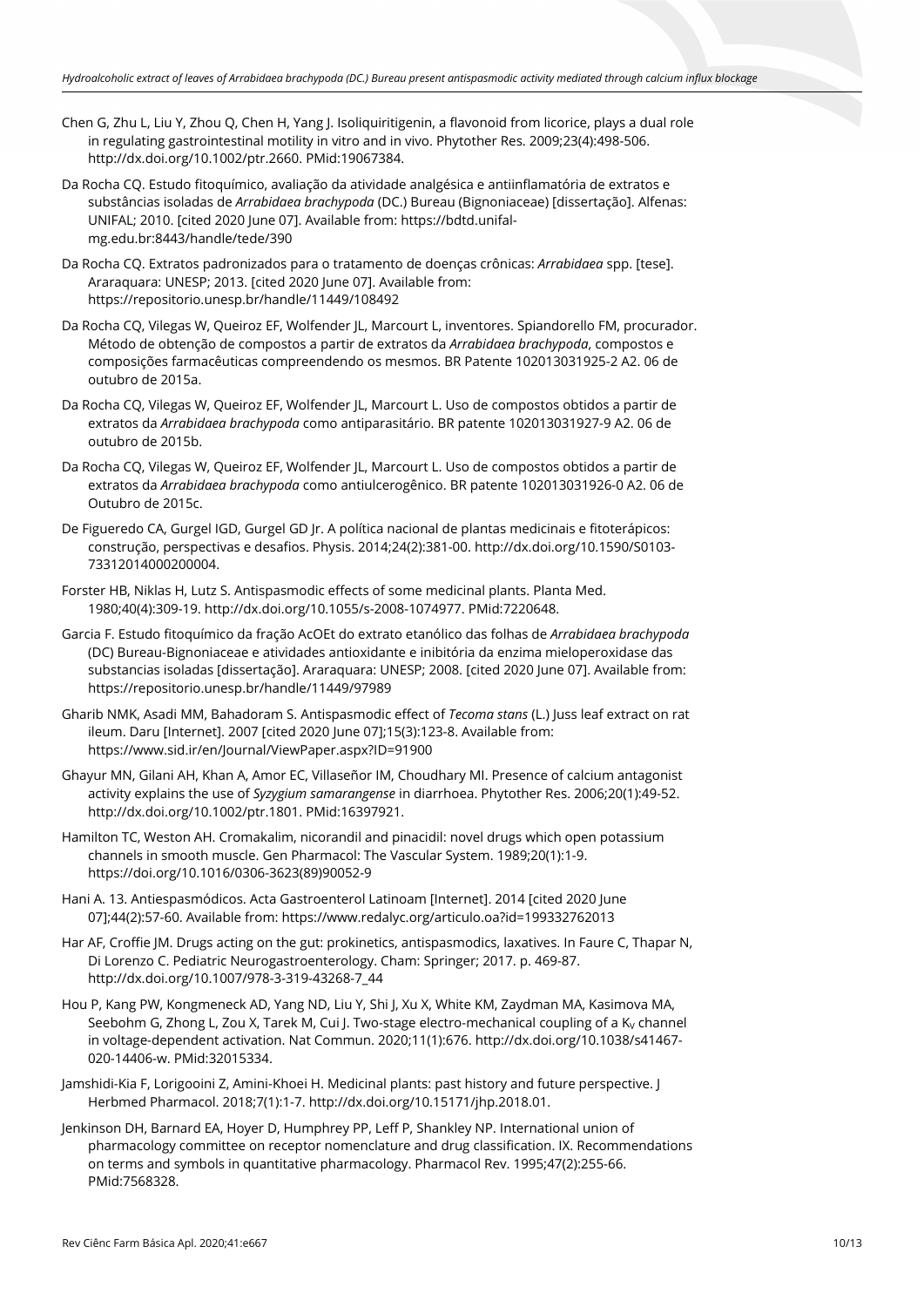- Kim HR, Appel S, Vetterkind S, Gangopadhyay SS, Morgan KG. Smooth muscle signalling pathways in health and disease. J Cell Mol Med. 2008;12(6A):2165-80[. http://dx.doi.org/10.1111/j.1582-](https://doi.org/10.1111/j.1582-4934.2008.00552.x) [4934.2008.00552.x.](https://doi.org/10.1111/j.1582-4934.2008.00552.x) [PMid:19120701.](https://www.ncbi.nlm.nih.gov/entrez/query.fcgi?cmd=Retrieve&db=PubMed&list_uids=19120701&dopt=Abstract)
- Kumar M, John M, Madhavan M, James J, Omkumar RV. Alteration in the phosphorylation status of NMDA receptor GluN2B subunit by activation of both NMDA receptor and L-type voltage gated calcium channel. Neurosci Lett. 2019;709:134343[. http://dx.doi.org/10.1016/j.neulet.2019.134343.](https://doi.org/10.1016/j.neulet.2019.134343) [PMid:31279915.](https://www.ncbi.nlm.nih.gov/entrez/query.fcgi?cmd=Retrieve&db=PubMed&list_uids=31279915&dopt=Abstract)
- Kyriacou MC, El-Nakhel C, Graziani G, Pannico A, Soteriou GA, Giordano M, Ritieni A, De Pascale S, Rouphael Y. Functional quality in novel food sources: genotypic variation in the nutritive and phytochemical composition of thirteen microgreens species. Food Chem. 2019;277:107-18. [http://dx.doi.org/10.1016/j.foodchem.2018.10.098.](https://doi.org/10.1016/j.foodchem.2018.10.098) [PMid:30502125.](https://www.ncbi.nlm.nih.gov/entrez/query.fcgi?cmd=Retrieve&db=PubMed&list_uids=30502125&dopt=Abstract)
- Long SB, Campbell EB, MacKinnon R. Voltage sensor of Kv1. 2: structural basis of electromechanical coupling. Science. 2005;309(5736):903-8[. http://dx.doi.org/10.1126/science.1116270.](https://doi.org/10.1126/science.1116270) [PMid:16002579.](https://www.ncbi.nlm.nih.gov/entrez/query.fcgi?cmd=Retrieve&db=PubMed&list_uids=16002579&dopt=Abstract)
- Melchiorre C, Angeli P, Lambrecht G, Mutschler E, Picchio MT, Wess J. Antimuscarinic action of methoctramine, a new cardioselective M-2 muscarinic receptor antagonist, alone and in combination with atropine and gallamine. Eur J Pharmacol. 1987;144(2):117-24. [http://dx.doi.org/10.1016/0014-2999\(87\)90509-7.](https://doi.org/10.1016/0014-2999(87)90509-7) [PMid:3436364.](https://www.ncbi.nlm.nih.gov/entrez/query.fcgi?cmd=Retrieve&db=PubMed&list_uids=3436364&dopt=Abstract)
- Mehmood MH, Munir S, Khalid UA, Asrar M, Gilani AH. Antidiarrhoeal, antisecretory and antispasmodic activities of *Matricaria chamomilla* are mediated predominantly through K<sup>+</sup>-channels activation. BMC Complement Altern Med. 2015;15(1):75[. http://dx.doi.org/10.1186/s12906-015-0595-6](https://doi.org/10.1186/s12906-015-0595-6)[.](https://www.ncbi.nlm.nih.gov/entrez/query.fcgi?cmd=Retrieve&db=PubMed&list_uids=25886126&dopt=Abstract) [PMid:25886126.](https://www.ncbi.nlm.nih.gov/entrez/query.fcgi?cmd=Retrieve&db=PubMed&list_uids=25886126&dopt=Abstract)
- Monteiro FS, Carvalho AFS, Marques EC, Ribeiro RM, Borges ACR, Borges MOR. Antidiarrhoeal and antispasmodic activity of leaves of *Syzygium cumini* L. *Myrtaceae)* mediated through calcium channel blockage. Afr J Pharm Pharmacol. 2018;(1):11-8. http://dx.doi.org/10.5897/AJPP2017.4868.
- Monteiro FS, Carvalho AFS, Ribeiro RM, Borges ACR, Borges MOR. Phytochemical profile and investigation of the spasmolytic activity of hydroalcoholic extract of *Syzygium cumini* (L.) Skeels Seeds. European J Med Plants. 2020;(3):27-38. [http://dx.doi.org/10.9734/ejmp/2020/v31i330220.](https://doi.org/10.9734/ejmp/2020/v31i330220)
- Montgomery LE, Tansey EA, Johnson CD, Roe SM, Quinn JG. Autonomic modification of intestinal smooth muscle contractility. Adv Physiol Educ. 2016;40(1):104-9. [http://dx.doi.org/10.1152/advan.00038.2015.](https://doi.org/10.1152/advan.00038.2015) [PMid:26873897.](https://www.ncbi.nlm.nih.gov/entrez/query.fcgi?cmd=Retrieve&db=PubMed&list_uids=26873897&dopt=Abstract)
- Murthy KS. Signaling for contraction and relaxation in smooth muscle of the gut. Annu Rev Physiol. 2006;68(1):345-74. [http://dx.doi.org/10.1146/annurev.physiol.68.040504.094707.](https://doi.org/10.1146/annurev.physiol.68.040504.094707) [PMid:16460276.](https://www.ncbi.nlm.nih.gov/entrez/query.fcgi?cmd=Retrieve&db=PubMed&list_uids=16460276&dopt=Abstract)
- Oteiza PI, Fraga CG, Mills DA, Taft DH. Flavonoids and the gastrointestinal tract: local and systemic effects. Mol Aspects Med. 2018;61:41-9. [http://dx.doi.org/10.1016/j.mam.2018.01.001](https://doi.org/10.1016/j.mam.2018.01.001)[.](https://www.ncbi.nlm.nih.gov/entrez/query.fcgi?cmd=Retrieve&db=PubMed&list_uids=29317252&dopt=Abstract) [PMid:29317252.](https://www.ncbi.nlm.nih.gov/entrez/query.fcgi?cmd=Retrieve&db=PubMed&list_uids=29317252&dopt=Abstract)
- Patel K, Patel DK. Medicinal importance, pharmacological activities, and analytical aspects of hispidulin: A concise report. J Tradit Complement Med. 2017;7(3):360-6. [http://dx.doi.org/10.1016/j.jtcme.2016.11.003.](https://doi.org/10.1016/j.jtcme.2016.11.003) [PMid:28725632.](https://www.ncbi.nlm.nih.gov/entrez/query.fcgi?cmd=Retrieve&db=PubMed&list_uids=28725632&dopt=Abstract)
- Ratz PH, Berg KM, Urban NH, Miner AS. Regulation of smooth muscle calcium sensitivity: KCl as a calcium-sensitizing stimulus. Am J Physiol Cell Physiol. 2005;288(4):C769-83. [http://dx.doi.org/10.1152/ajpcell.00529.2004.](https://doi.org/10.1152/ajpcell.00529.2004) [PMid:15761211.](https://www.ncbi.nlm.nih.gov/entrez/query.fcgi?cmd=Retrieve&db=PubMed&list_uids=15761211&dopt=Abstract)
- Resende FA, Nogueira CH, Espanha LG, Boldrin PK, Oliveira-Höhne AP, Santoro de Camargo M, Quintino da Rocha C, Vilegas W, Varanda EA. In vitro toxicological assessment of *Arrabidaea brachypoda* (DC.) Bureau: mutagenicity and estrogenicity studies. Regul Toxicol Pharmacol. 2017;90:29-35. [http://dx.doi.org/10.1016/j.yrtph.2017.08.010.](https://doi.org/10.1016/j.yrtph.2017.08.010) [PMid:28823851.](https://www.ncbi.nlm.nih.gov/entrez/query.fcgi?cmd=Retrieve&db=PubMed&list_uids=28823851&dopt=Abstract)
- Rocha CQ, Queiroz EF, Meira CS, Moreira DR, Soares MB, Marcourt L, Vilegas W, Wolfender JL. Dimeric flavonoids from *Arrabidaea brachypoda* and assessment of their anti-Trypanosoma cruzi activity. J Nat Prod. 2014;77(6):1345-50[. http://dx.doi.org/10.1021/np401060j.](https://doi.org/10.1021/np401060j) [PMid:24871307.](https://www.ncbi.nlm.nih.gov/entrez/query.fcgi?cmd=Retrieve&db=PubMed&list_uids=24871307&dopt=Abstract)
- Rocha CQ, Vilela FC, Cavalcante GP, Santa-Cecília FV, Santos-e-Silva L, dos Santos MH, Giusti-Paiva A. Anti-inflammatory and antinociceptive effects of *Arrabidaea brachypoda* (DC.) Bureau roots. J Ethnopharmacol. 2011;133(2):396-401. [http://dx.doi.org/10.1016/j.jep.2010.10.009.](https://doi.org/10.1016/j.jep.2010.10.009) [PMid:20950679.](https://www.ncbi.nlm.nih.gov/entrez/query.fcgi?cmd=Retrieve&db=PubMed&list_uids=20950679&dopt=Abstract)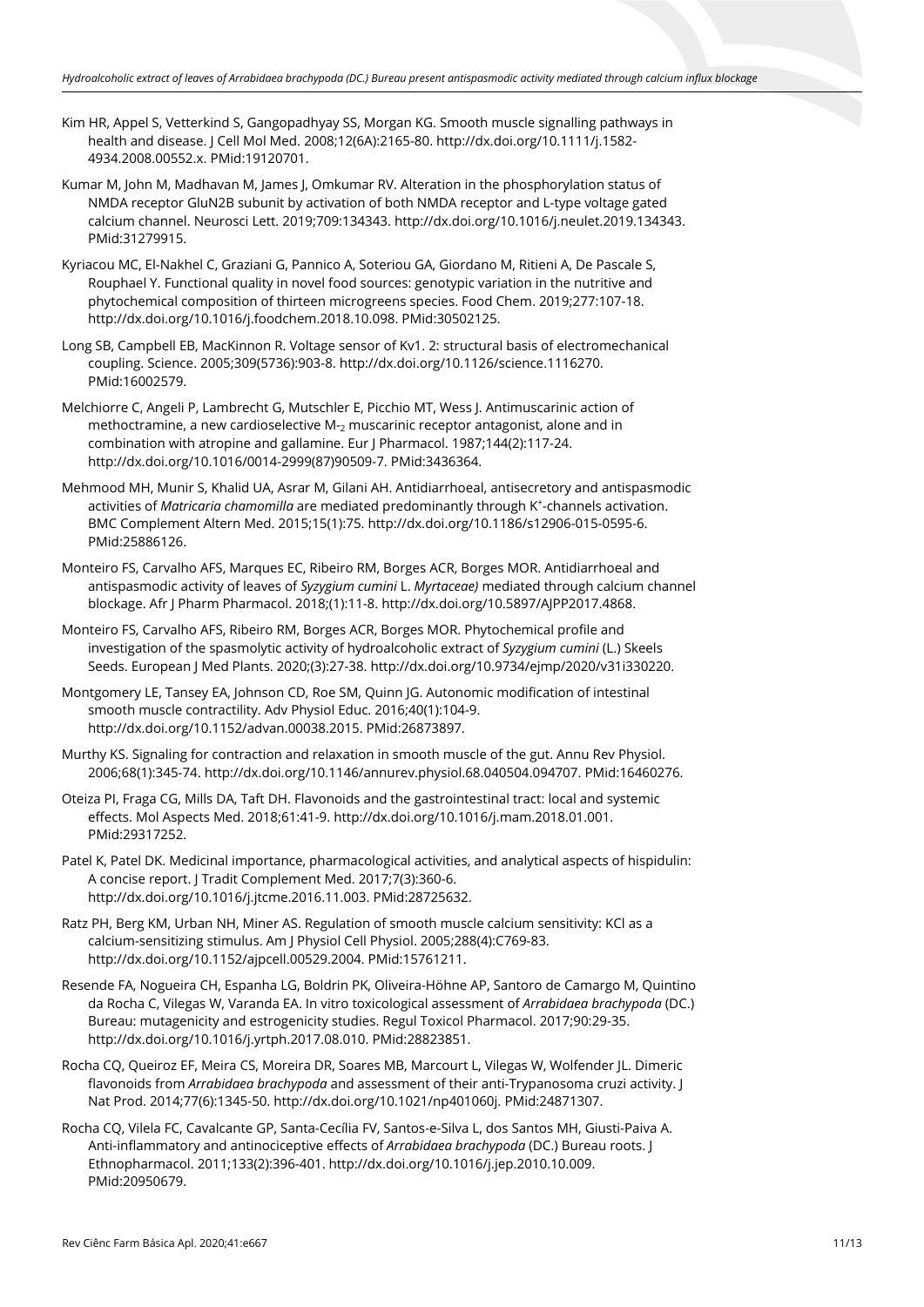- Rodrigues VP, Rocha CQD, Périco LL, Santos RCD, Ohara R, Nishijima CM, Ferreira Queiroz E, Wolfender JL, Rocha LRMD, Santos ARS, Vilegas W, Hiruma-Lima CA. Involvement of opioid system, TRPM8, and ASIC receptors in antinociceptive effect of *Arrabidaea brachypoda* (DC) bureau. Int J Mol Sci. 2017;18(11):2304. [http://dx.doi.org/10.3390/ijms18112304.](https://doi.org/10.3390/ijms18112304) [PMid:29099043.](https://www.ncbi.nlm.nih.gov/entrez/query.fcgi?cmd=Retrieve&db=PubMed&list_uids=29099043&dopt=Abstract)
- Sadraei H, Ghanadian M, Asghari G, Sekhavati N. Antispasmodic activity of apigenin and luteolin, two components of *Dracocephalum kotschyi* extract, on rat ileum contractions. J Herbmed Pharmacol. 2018;7(2):100[. http://dx.doi.org/10.15171/jhp.2018.17.](https://doi.org/10.15171/jhp.2018.17)
- Sakamoto T, Unno T, Kitazawa T, Taneike T, Yamada M, Wess J, Nishimura M, Komori S. Three distinct muscarinic signalling pathways for cationic channel activation in mouse gut smooth muscle cells. J Physiol. 2007;582(1):41-61[. http://dx.doi.org/10.1113/jphysiol.2007.133165.](https://doi.org/10.1113/jphysiol.2007.133165) [PMid:17463038.](https://www.ncbi.nlm.nih.gov/entrez/query.fcgi?cmd=Retrieve&db=PubMed&list_uids=17463038&dopt=Abstract)
- Serpeloni JM, Specian AFL, Ribeiro DL, Benício LM, Nunes HL, Franchi LP, Rocha CQ, Vilegas W, Varanda EA, Cólus I. *Fridericia platyphylla* (Cham.) LG Lohmann root extract exerts cytotoxic and antiproliferative effects on gastric tumor cells and downregulates BCL-XL, BIRC5, and MET genes. Hum Exp Toxicol. 2020;39(3):338-54[. http://dx.doi.org/10.1177/0960327119888261.](https://doi.org/10.1177/0960327119888261) [PMid:31726875.](https://www.ncbi.nlm.nih.gov/entrez/query.fcgi?cmd=Retrieve&db=PubMed&list_uids=31726875&dopt=Abstract)
- Siraichi JTG, Felipe DF, Brambilla LZS, Gatto MJ, Terra VA, Cecchini AL, Cortez LE, Rodrigues-Filho E, Cortez DA. Antioxidant capacity of the leaf extract obtained from *Arrabidaea chica* cultivated in Southern Brazil. PLoS One. 2013;e72733(8):e72733. [http://dx.doi.org/10.1371/journal.pone.0072733.](https://doi.org/10.1371/journal.pone.0072733) [PMid:24009700.](https://www.ncbi.nlm.nih.gov/entrez/query.fcgi?cmd=Retrieve&db=PubMed&list_uids=24009700&dopt=Abstract)
- Shakya AK. Medicinal plants: future source of new drugs. Int J Herb Med [Internet]. 2016 Jun [cited 2020 June 07];4(4): 59-64. Available from: http://www.florajournal.com/archives/2016/vol4issue4/PartA/4-2-13-120.pdf
- Souza ADZ, Heinen HM, Amestoy SC, Mendieta MC, Piriz MA, Heck RM. O processo de trabalho dos enfermeiros da atenção primária e a Política Nacional de Plantas Medicinais/Fitoterápicos. Rev Bras Plantas Med. 2016;18(2): 480-87. https://doi.org/10.1590/1983-084X/15\_176.
- Suguro M, Matsuyama H, Tanahashi Y, Unno T, Kitazawa T, Yamada M, Komori S. Muscarinic receptor subtypes mediating  $Ca<sup>2+</sup>$  sensitization of intestinal smooth muscle contraction: studies with receptor knockout mice. J Vet Med Sci. 2010;72(4):443-51. [http://dx.doi.org/10.1292/jvms.09-0458](https://doi.org/10.1292/jvms.09-0458)[.](https://www.ncbi.nlm.nih.gov/entrez/query.fcgi?cmd=Retrieve&db=PubMed&list_uids=20009428&dopt=Abstract) [PMid:20009428.](https://www.ncbi.nlm.nih.gov/entrez/query.fcgi?cmd=Retrieve&db=PubMed&list_uids=20009428&dopt=Abstract)
- Sweeney HL, Hammers DW. Muscle contraction. Cold Spring Harb Perspect Biol. 2018;10(2):a023200. [http://dx.doi.org/10.1101/cshperspect.a023200.](https://doi.org/10.1101/cshperspect.a023200) [PMid:29419405.](https://www.ncbi.nlm.nih.gov/entrez/query.fcgi?cmd=Retrieve&db=PubMed&list_uids=29419405&dopt=Abstract)
- Takemura OS, Iinuma M, Tosa H, Miguel OG, Moreira EA, Nozawa Y. A flavone from leaves of *Arrabidaea chica* f. cuprea. Phytochemistry. 1995;38(5):1299-300[. http://dx.doi.org/10.1016/0031-](https://doi.org/10.1016/0031-9422(94)00786-S) [9422\(94\)00786-S.](https://doi.org/10.1016/0031-9422(94)00786-S)
- Thorneloe KS, Nelson MT. Ion channels in smooth muscle: regulators of intracellular calcium and contractility. Can J Physiol Pharmacol. 2005;83(3):215-42. [http://dx.doi.org/10.1139/y05-016.](https://doi.org/10.1139/y05-016) [PMid:15870837.](https://www.ncbi.nlm.nih.gov/entrez/query.fcgi?cmd=Retrieve&db=PubMed&list_uids=15870837&dopt=Abstract)
- Udia PM, Braide VB, Owu DU. Antispasmodic and spasmolytic effects of methanolic extract from seeds of *Garcinia kola* on isolated rat small intestine. Niger J Physiol Sci. 2009;24(2):111-6. http://dx.doi.org/10.4314/njps.v24i2.52912. [PMid:20234749.](https://www.ncbi.nlm.nih.gov/entrez/query.fcgi?cmd=Retrieve&db=PubMed&list_uids=20234749&dopt=Abstract)
- van Breemen C, Saida K. Cellular mechanisms regulating [Ca<sup>2+</sup>], smooth muscle. Annu Rev Physiol. 1989;51(1):315-29. [http://dx.doi.org/10.1146/annurev.ph.51.030189.001531.](https://doi.org/10.1146/annurev.ph.51.030189.001531) [PMid:2653185.](https://www.ncbi.nlm.nih.gov/entrez/query.fcgi?cmd=Retrieve&db=PubMed&list_uids=2653185&dopt=Abstract)
- Van Rossum JM. Cumulative dose-response curves. II. Technique for the making of dose-response curves in isolated organs and the evaluation of drug parameters. Int Pharmacodyn Ther. 1963;143:299-330.
- Vissiennon C, Goos KH, Arnhold J, Nieber K. Mechanisms on spasmolytic and anti-inflammatory effects of a herbal medicinal product consisting of myrrh, chamomile flower, and coffee charcoal. Wien Med Wochenschr. 2017;167(7-8):169-76[. http://dx.doi.org/10.1007/s10354-016-0538-y](https://doi.org/10.1007/s10354-016-0538-y)[.](https://www.ncbi.nlm.nih.gov/entrez/query.fcgi?cmd=Retrieve&db=PubMed&list_uids=28091973&dopt=Abstract) [PMid:28091973.](https://www.ncbi.nlm.nih.gov/entrez/query.fcgi?cmd=Retrieve&db=PubMed&list_uids=28091973&dopt=Abstract)
- Webb RC. Smooth muscle contraction and relaxation. Adv Physiol Educ. 2003;27(4):201-6. [http://dx.doi.org/10.1152/advances.2003.27.4.201.](https://doi.org/10.1152/advances.2003.27.4.201) [PMid:14627618.](https://www.ncbi.nlm.nih.gov/entrez/query.fcgi?cmd=Retrieve&db=PubMed&list_uids=14627618&dopt=Abstract)
- Qin X, Liu S, Lu Q, Zhang M, Jiang X, Hu S, Li J, Zhang C, Gao J, Zhu MS, Feil R, Li H, Chen M, Weinstein LS, Zhang Y, Zhang W. Heterotrimeric G stimulatory protein α subunit is required for intestinal smooth